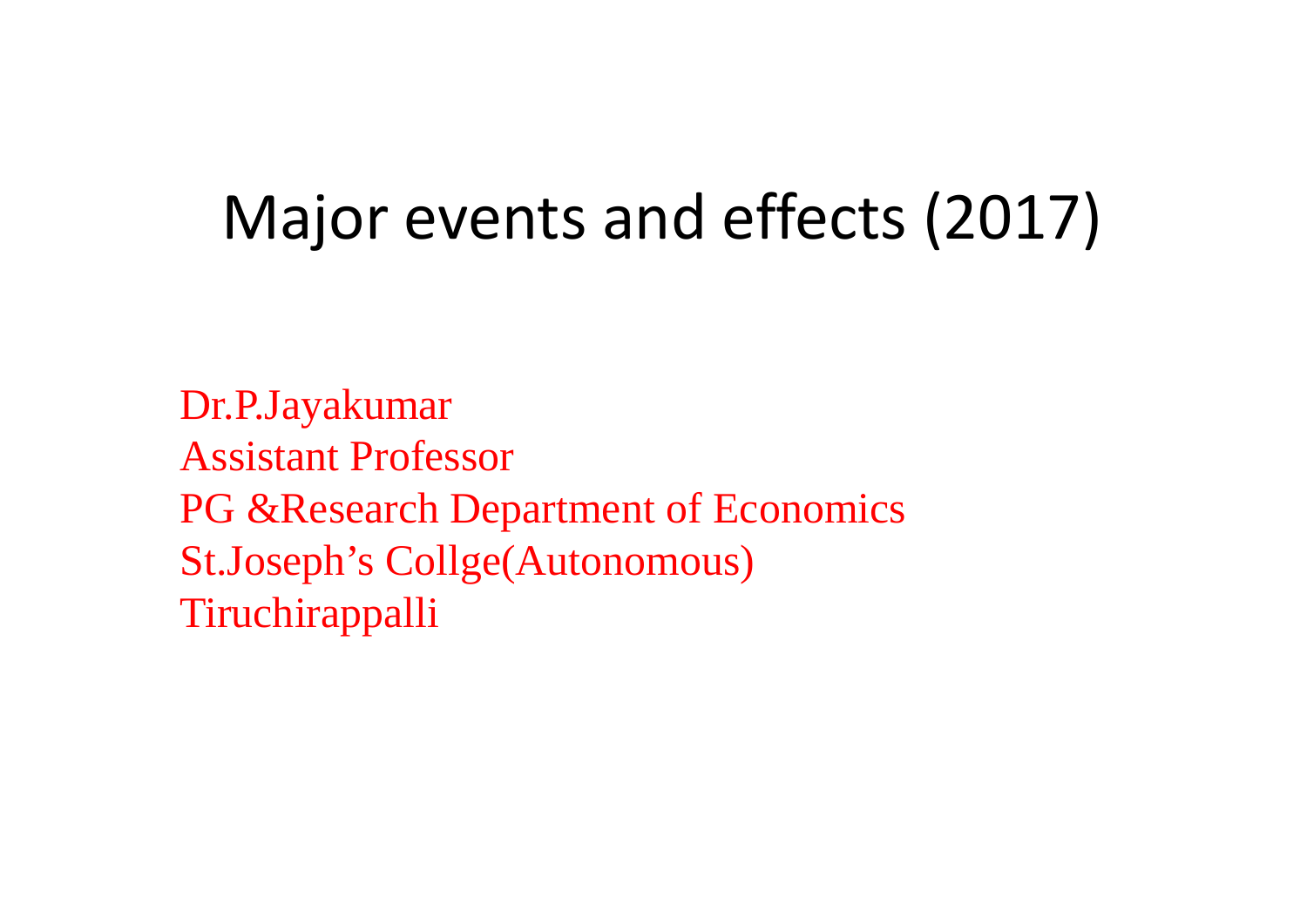- Demonetization or Remonetization?
- GST rates!
- Financial Resolution and Deposit Insurance Bill?
- Bit coin and crypto-currencies!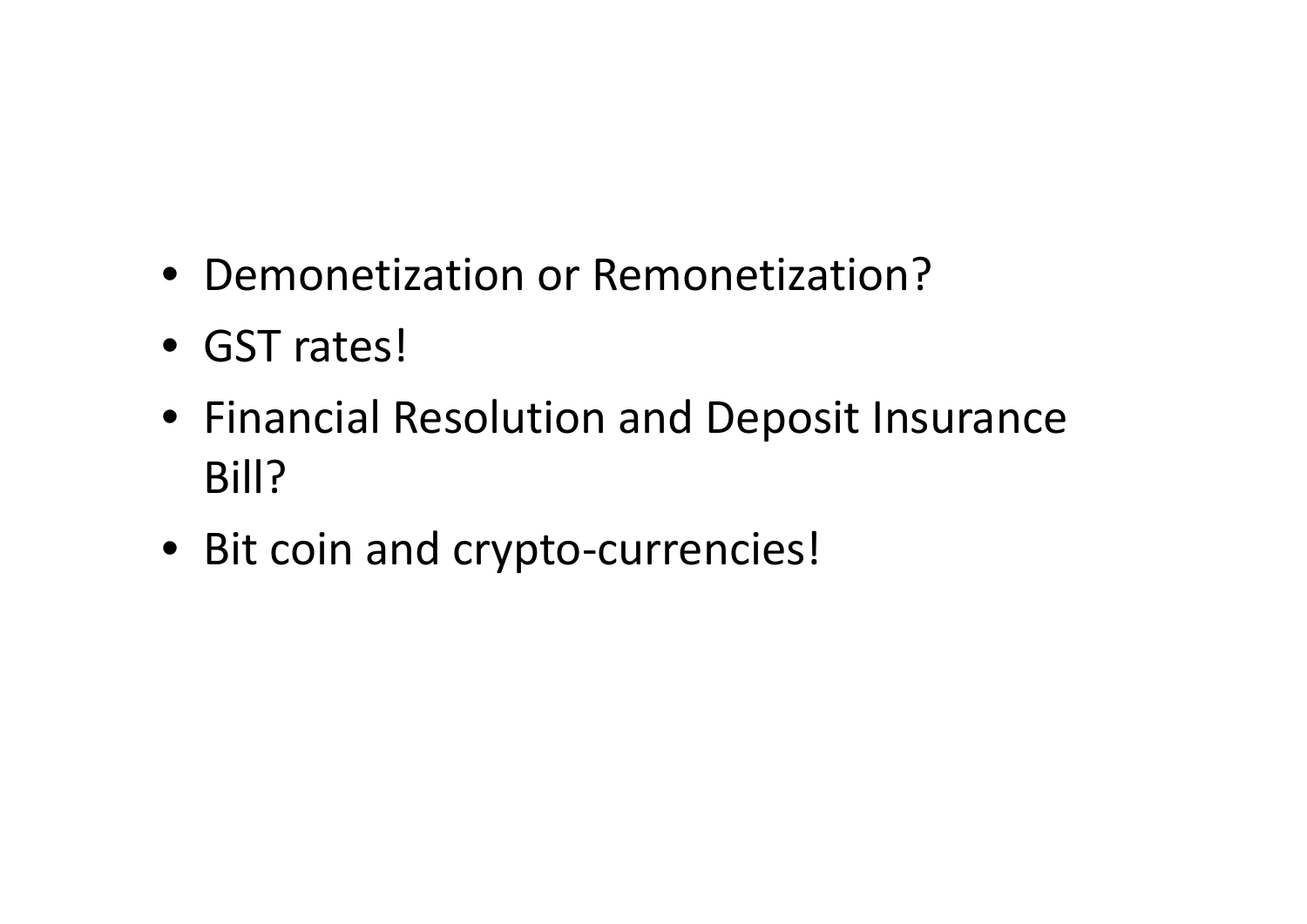- Reasons stated
- Additional agenda
- Effects
- On 8<sup>th</sup> November 2016 money with the public was Rs.16.38 lakh crore – demonetization was Rs.14.95 lakh crore [85%]– through notification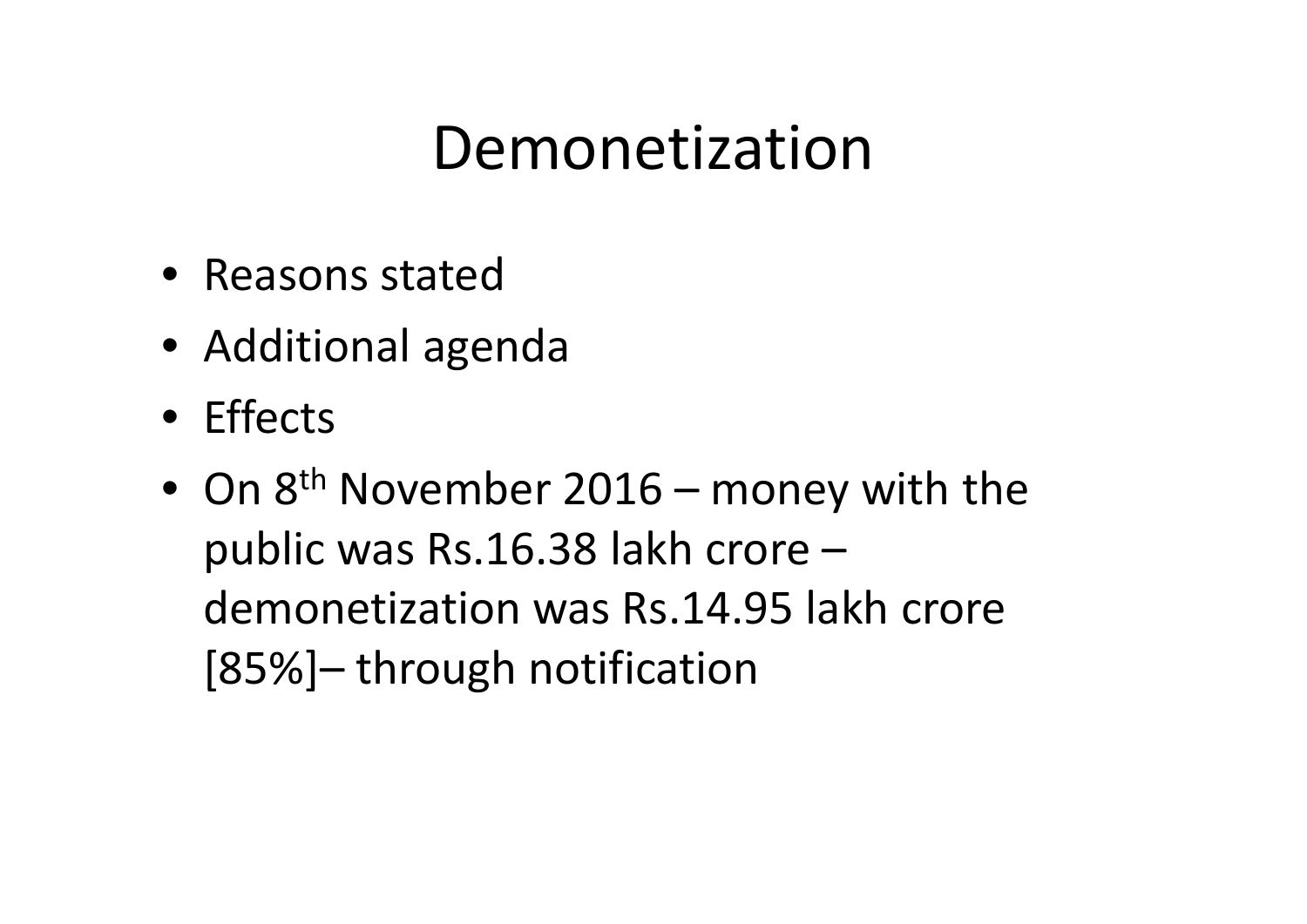- Unlike in the past two instances in 1946 and 1978, in 2016 demonetization has been done through the issuance of notifications [Notification Nos. SO3407[E] and 3408[E] under subsection (2) of Section 26 of the RBI Act, 1934.
- In 1978, Janata Party government enacted the High Denomination Bank Notes (Demonetization) Act 1978 after promulgating an ordinance to this effect first.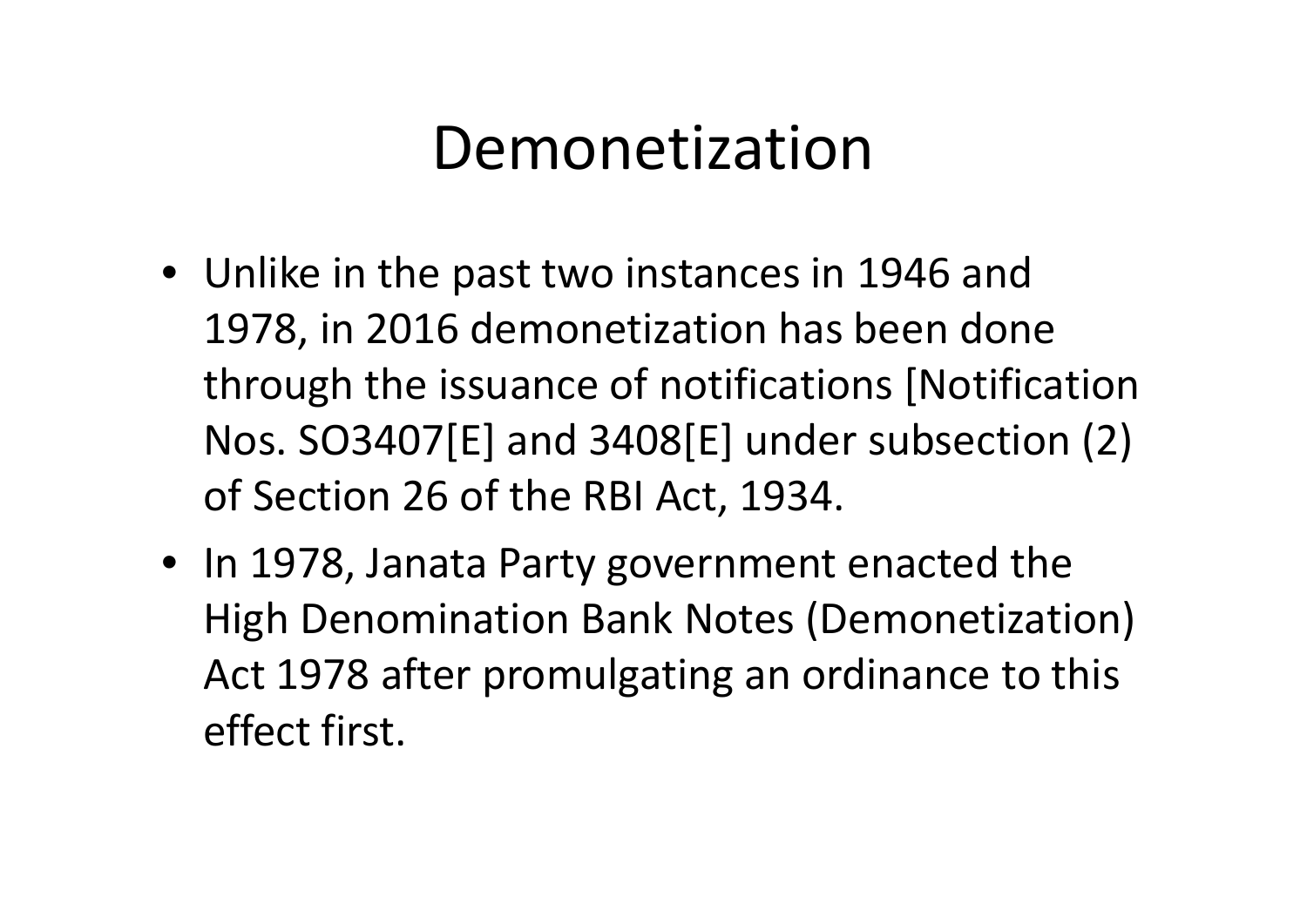- Manmohan Singh described the 2016 demonetization as "organized loot and legalized plunder" and "monumental mismanagement" [EPW, Dec 3, 2016, p.10]
- Highest Denominations:
- In UK, 50 pounds
- In US, 100 dollars
- In India 1,000 rupees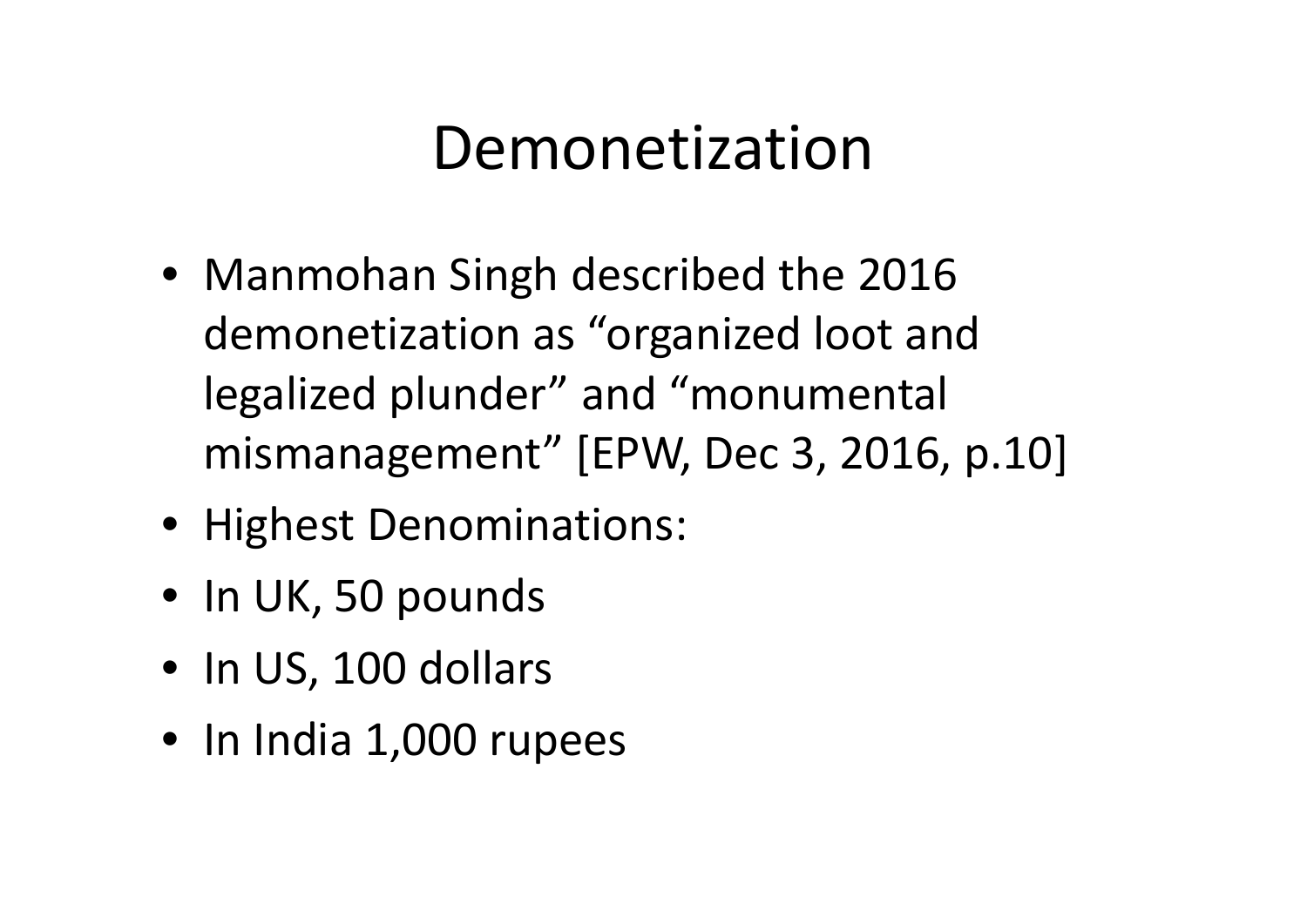- In India, on Nov 8, 2016, 95% of HDNs were with the public; only 5% of HDNs were with the banks
- HDNs with the public 34 % in 2004
- HDNs with the public 79 % in 2010
- HDNs with the public 87 % in 2016
- 6 lakh crore of the old HDNs printed by RBI did not come back to the banks (buried somewhere)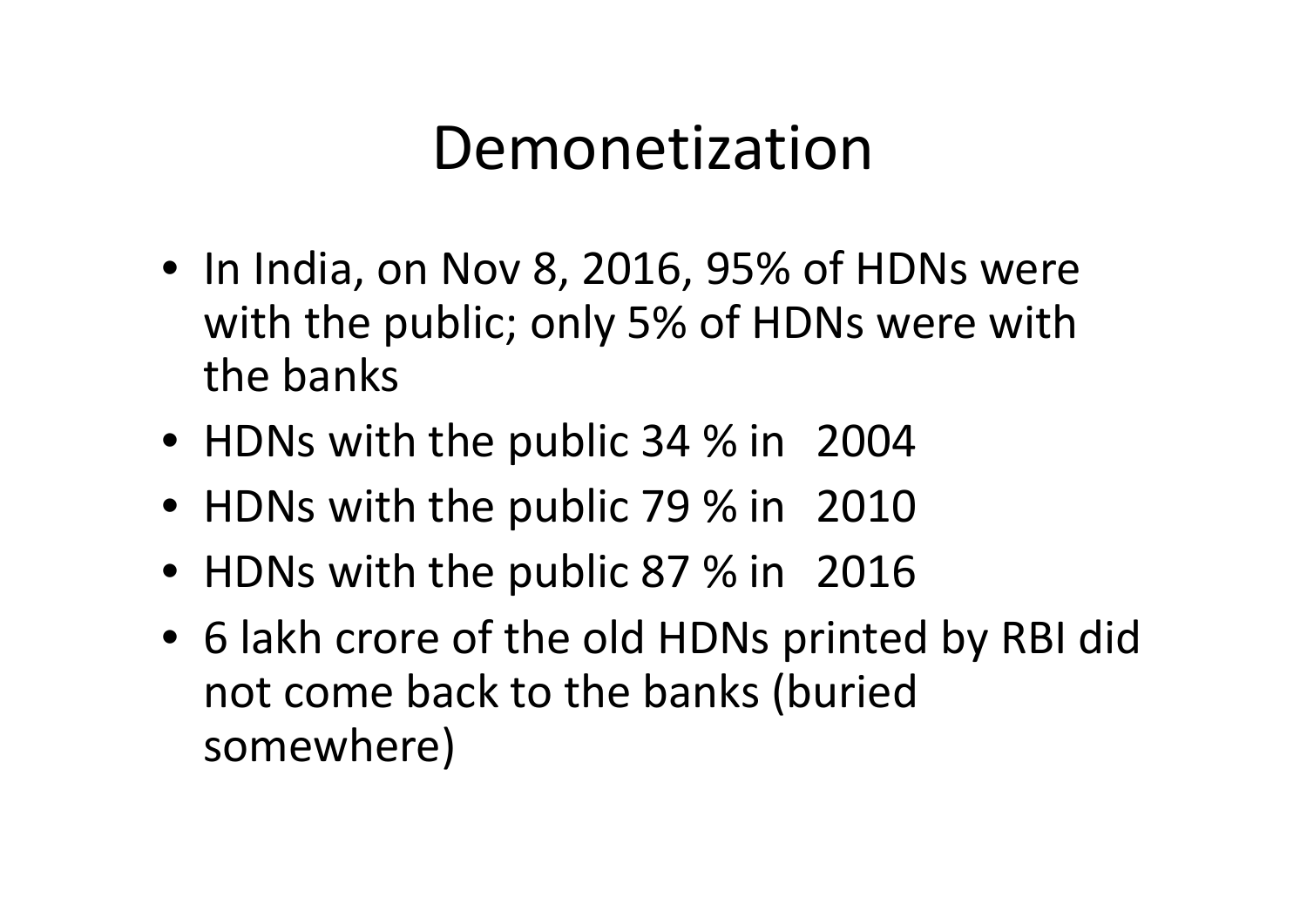- According to Indian Statistical Institute, Kolkata, fake currency is just Rs.400 crore, i.e.,0.002% of the total currency value
- Of the 21.2 lakh crore 1000 and 500 currency notes (old), only 2.61 lakh 500 rupees currency notes and 1.43 lakh 1,000 rupees currency notes were fake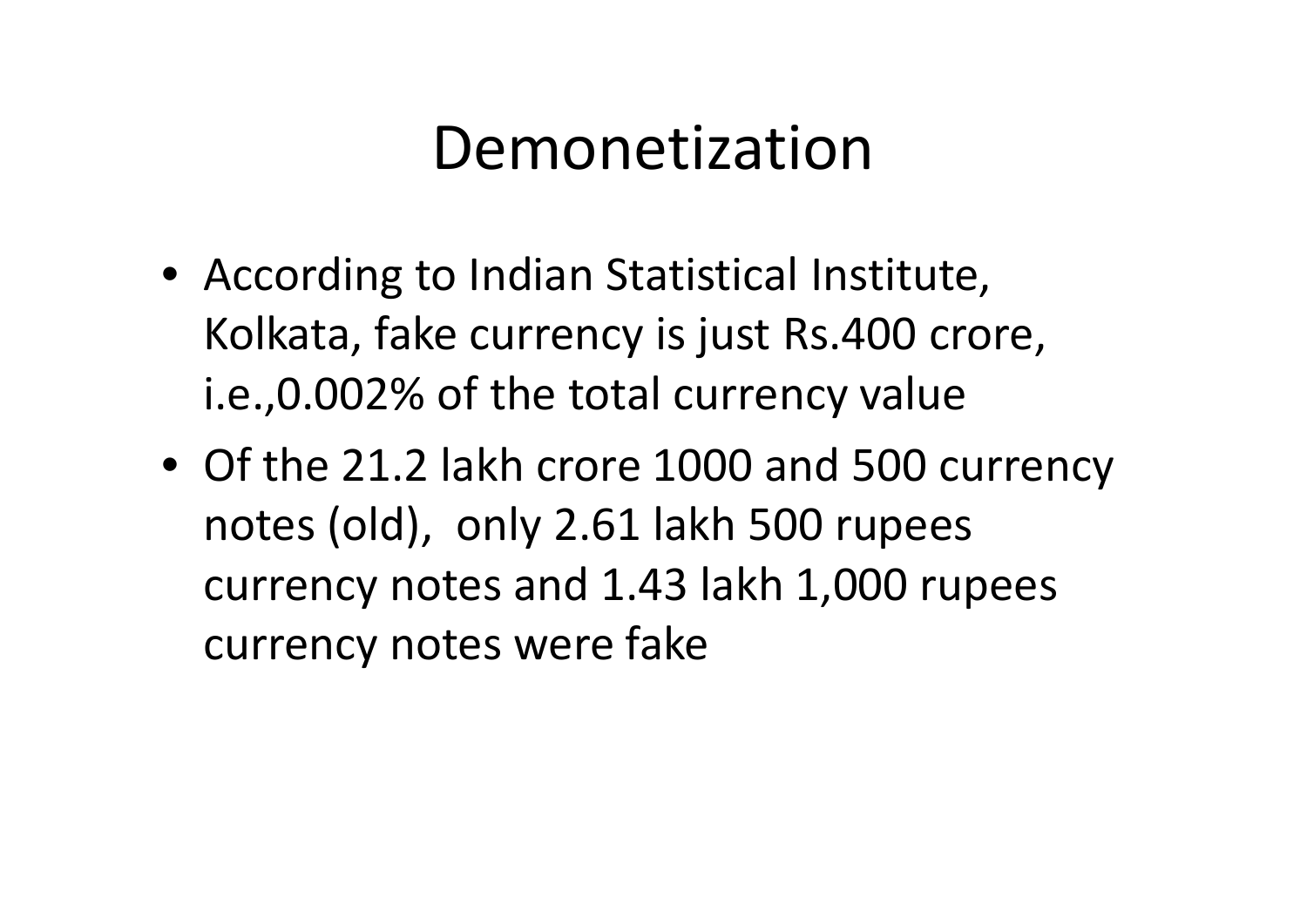- Additional cost of printing new currency notes Rs.15,000 to 18,000 crores
- The cost incurred for printing the old currency note was Rs.5,000 crore
- RBI imports 95 per cent of the ink, security thread, water mark, printing machinery and currency papers are imported by Govt. of India.
- 75 % of all currency notes in circulation are disposed every year [RBI data], as they get spoiled.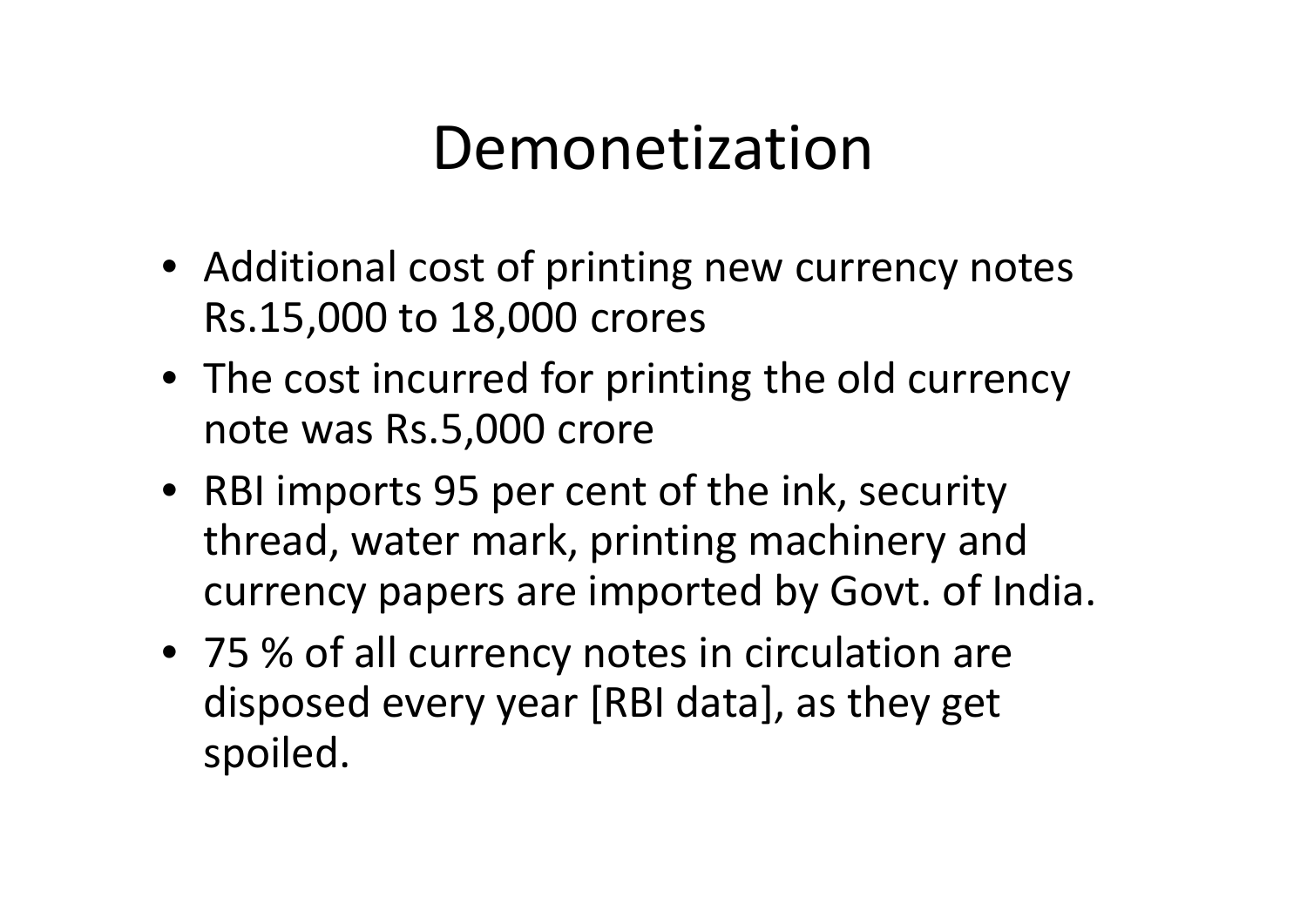- 99 % of the demonetized currency note came back to banks
- Only 5% of the fake notes were removed from circulation
- The use of currency notes gained momentum
- The proportion of HDNs increased to the levels of earlier
- No reduction in corruption or black money or fake money
- After initial increase, the proportion of digital transaction declined later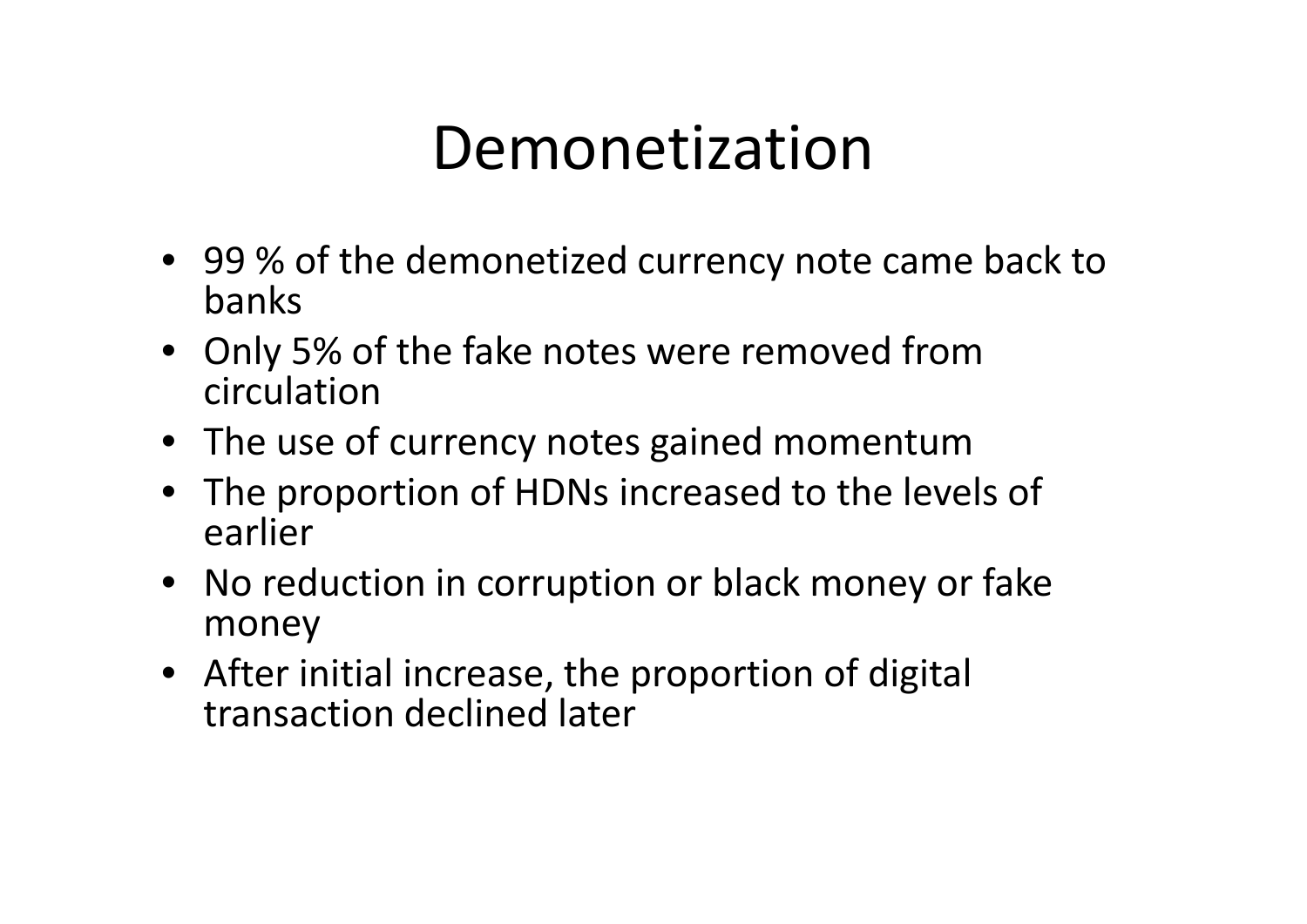- GST on 1,211 goods from July 1, 2017 in India
- Corporate sector loans waived Rs.1.14 lakh crore
- The NPAs of public sector banks Rs.11 lakh crore
- Direct tax arrears of corporate sector Rs.5 lakh crore
- Tax exemption to corporate sector Rs.40 lakh crores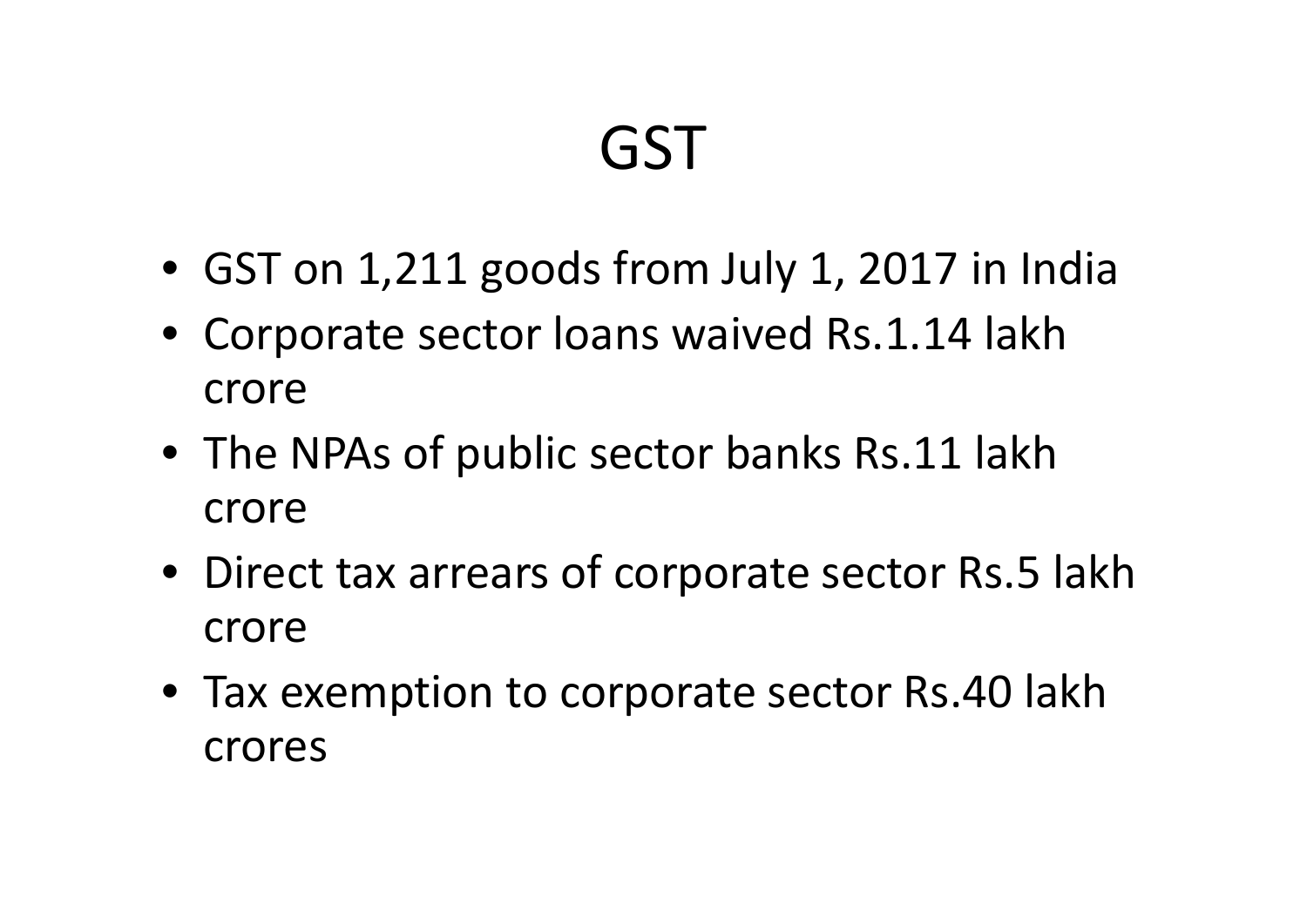- The following are the taxes that were stated to be subsumed under GST:
- Excise Duty, Customs Duty, Central Sales Tax, State VAT, Luxury Tax, Entry Tax, Purchase Tax, Entertainment and Amusement Tax, Taxes on Advertisements, Lotteries, Betting and Gambling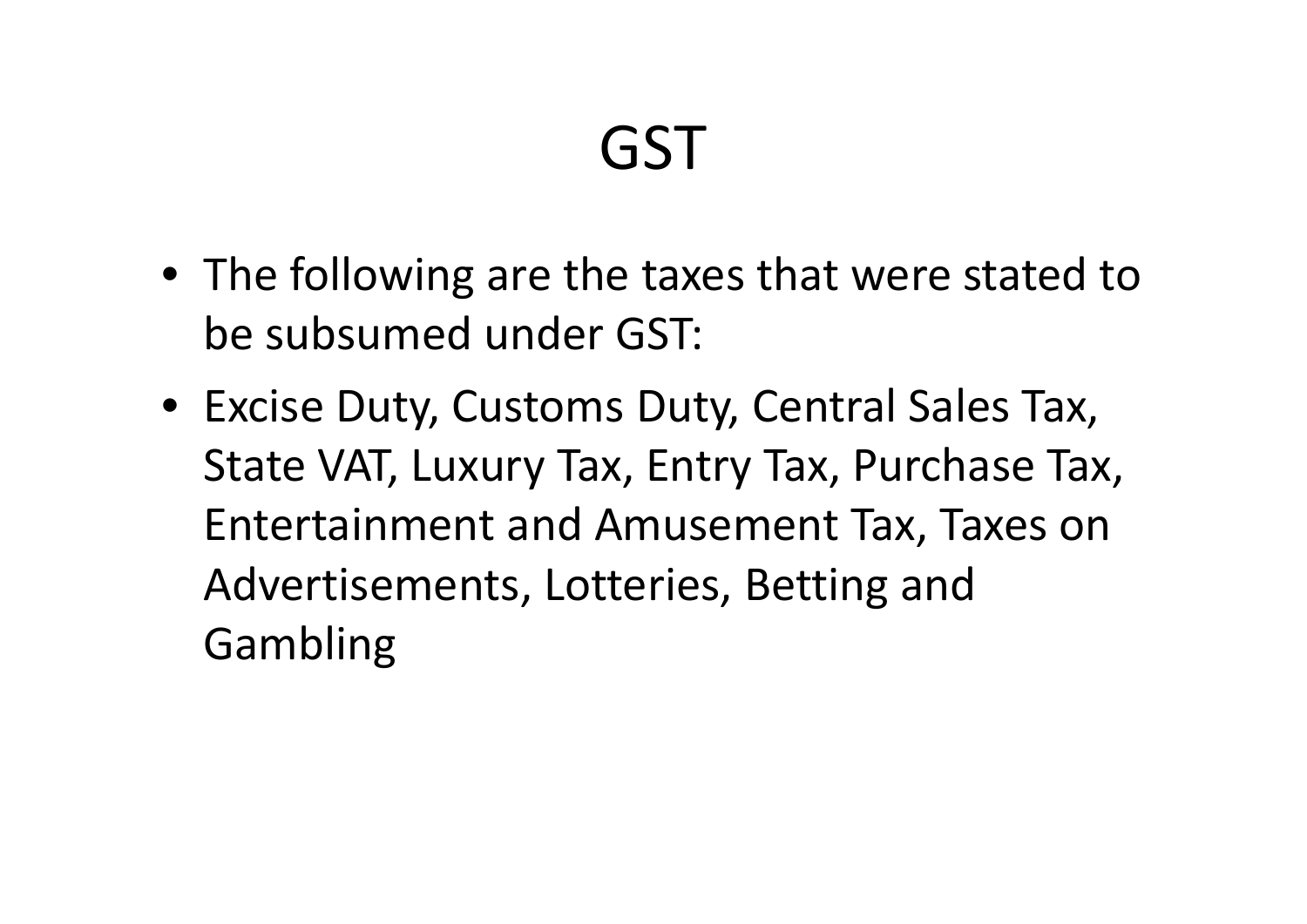- GST on 1,211 goods from July 1, 2017
- 0%, 0.25%, 3%, 5%, 12%, 18%,28% rates along with cess to be imposed additionally in some cases
- 19% of goods will be taxed at 28%
- 43 % ......................................... 18%
- (But their transaction value is more than 85 % in the total transaction value)
- 17%.............................................12%
- 14%.............................................05%
- 07%.............................................00%
- (The last two are very rare in the market)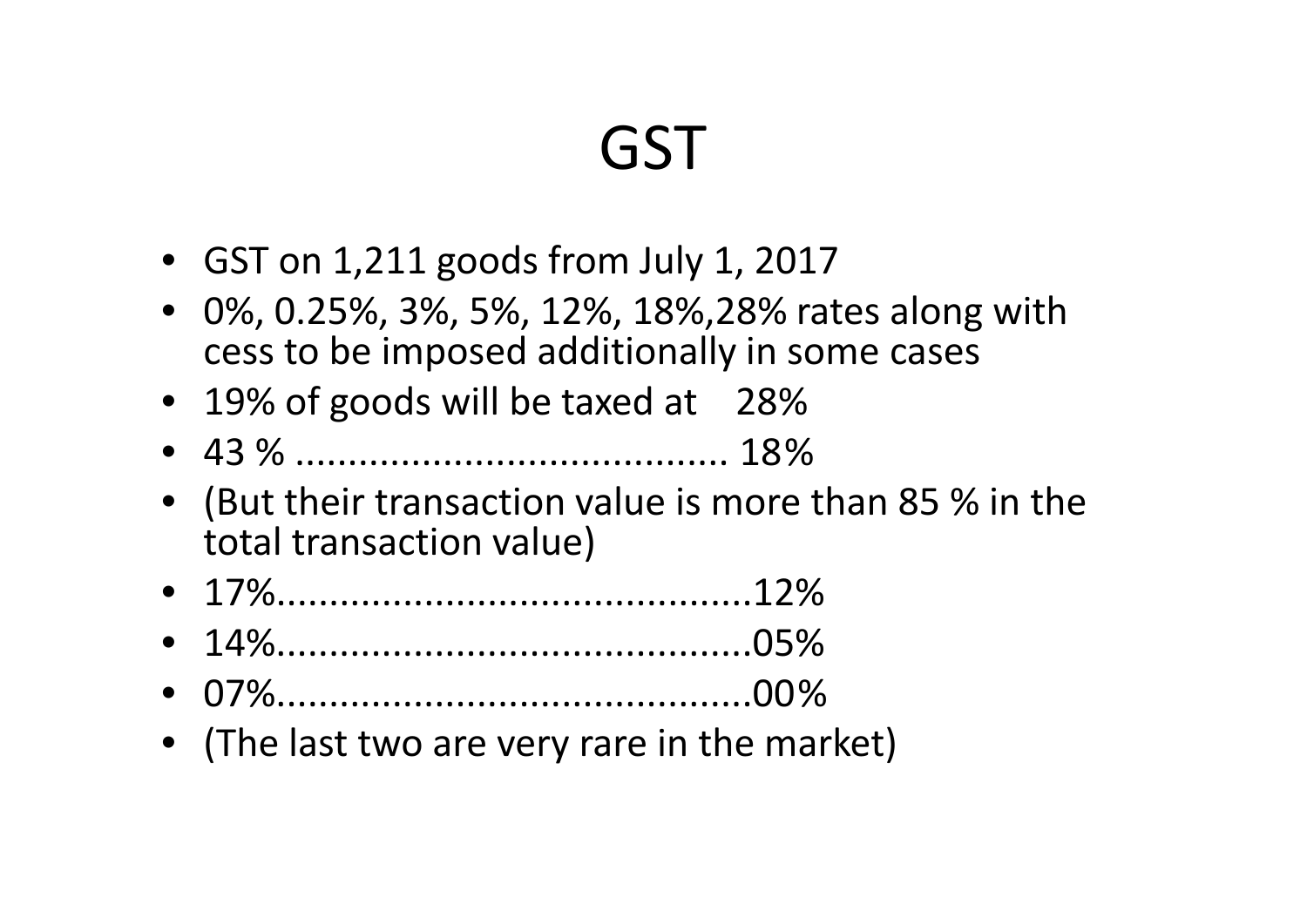# **Are the following sin goods**?

• **28% GST** on wire, cables, electrical bulbs, switches, furniture, suitcase, bags, detergents, shampoos, shaving items, toilet soaps, toilet waters, fans, compressor machines, primary batteries, sanitary ware, shower, wash basins, lighters, flasks, watches, clocks, mirror, safety glasses, fire extinguishers,

•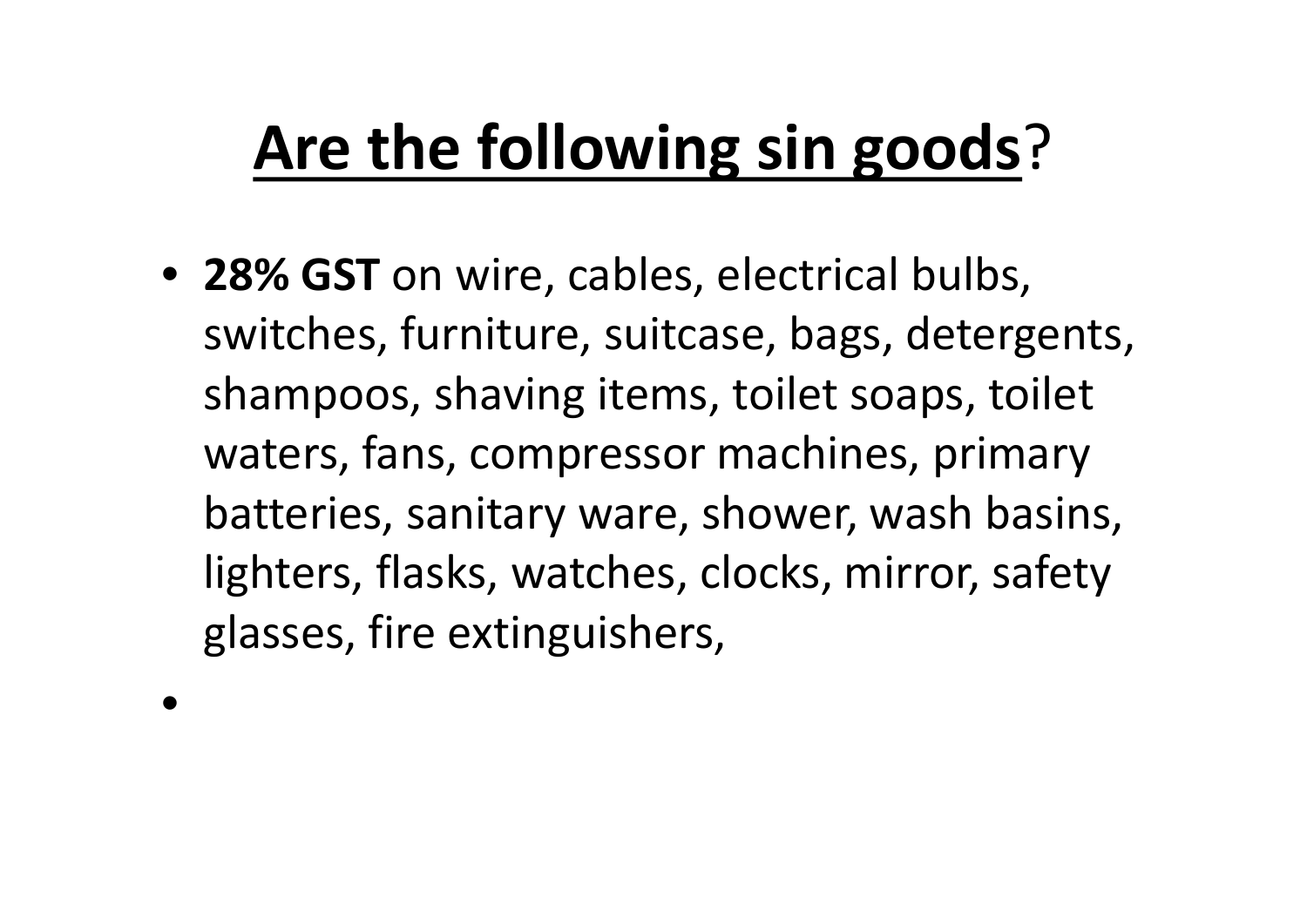# **Are the following sin goods**?

• bull dozers, sewing machines, radio, television, sound recorders, exercise equipment, athletic equipment, musical instruments, artificial flowers, oil powder, chewing gum/bubble gum, rubber tubes, cameras, microscope, laboratory equipments, solvent, thinners [The New Indian Express, 11.11.2017, p.15]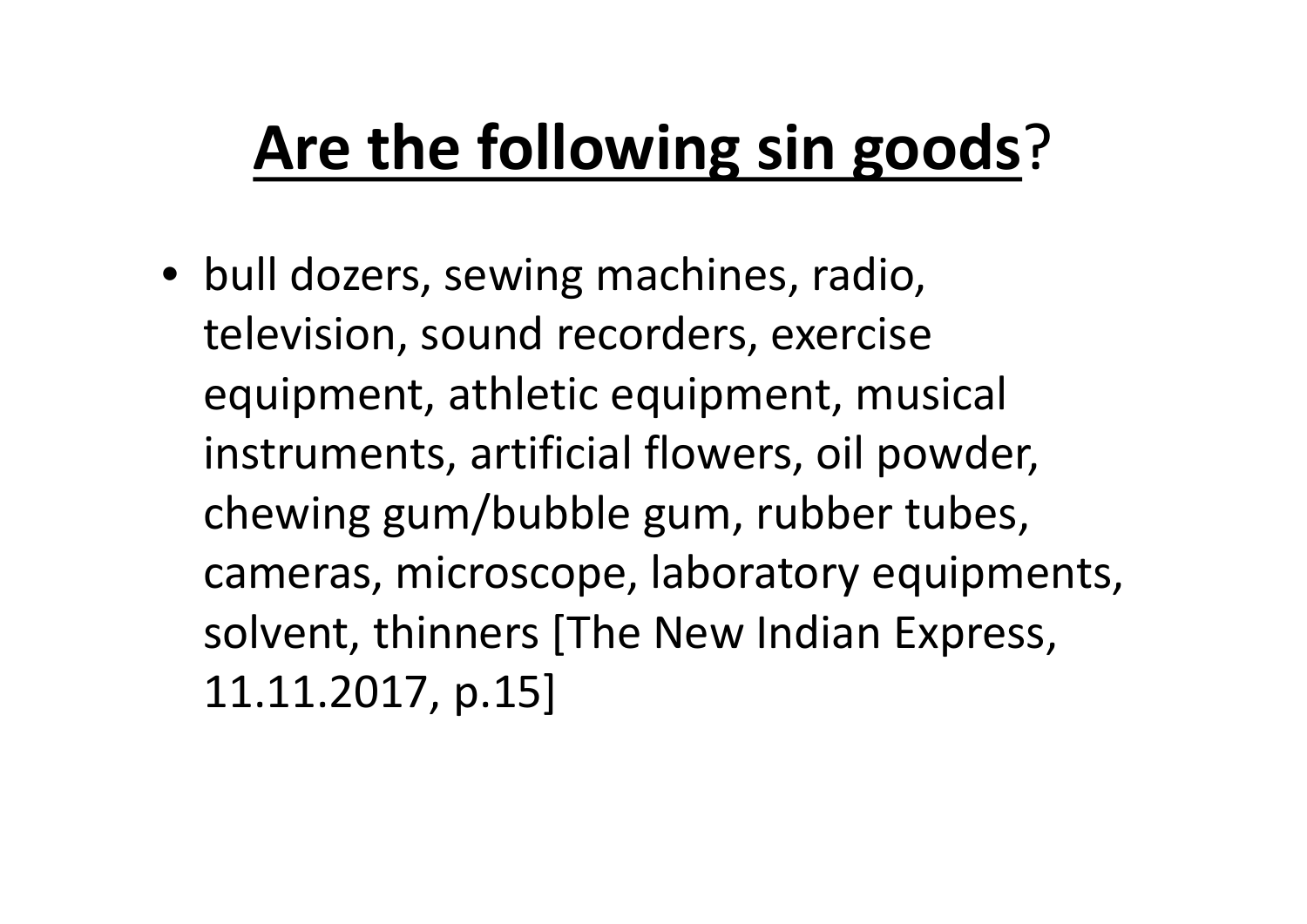- Compensation law to compensate loss to States for first 5 years
- Territorial waters as the territory of States to levy, collect and appropriate to the States
- Anti-profiteering clause
- Input Tax Credit, particularly to exporters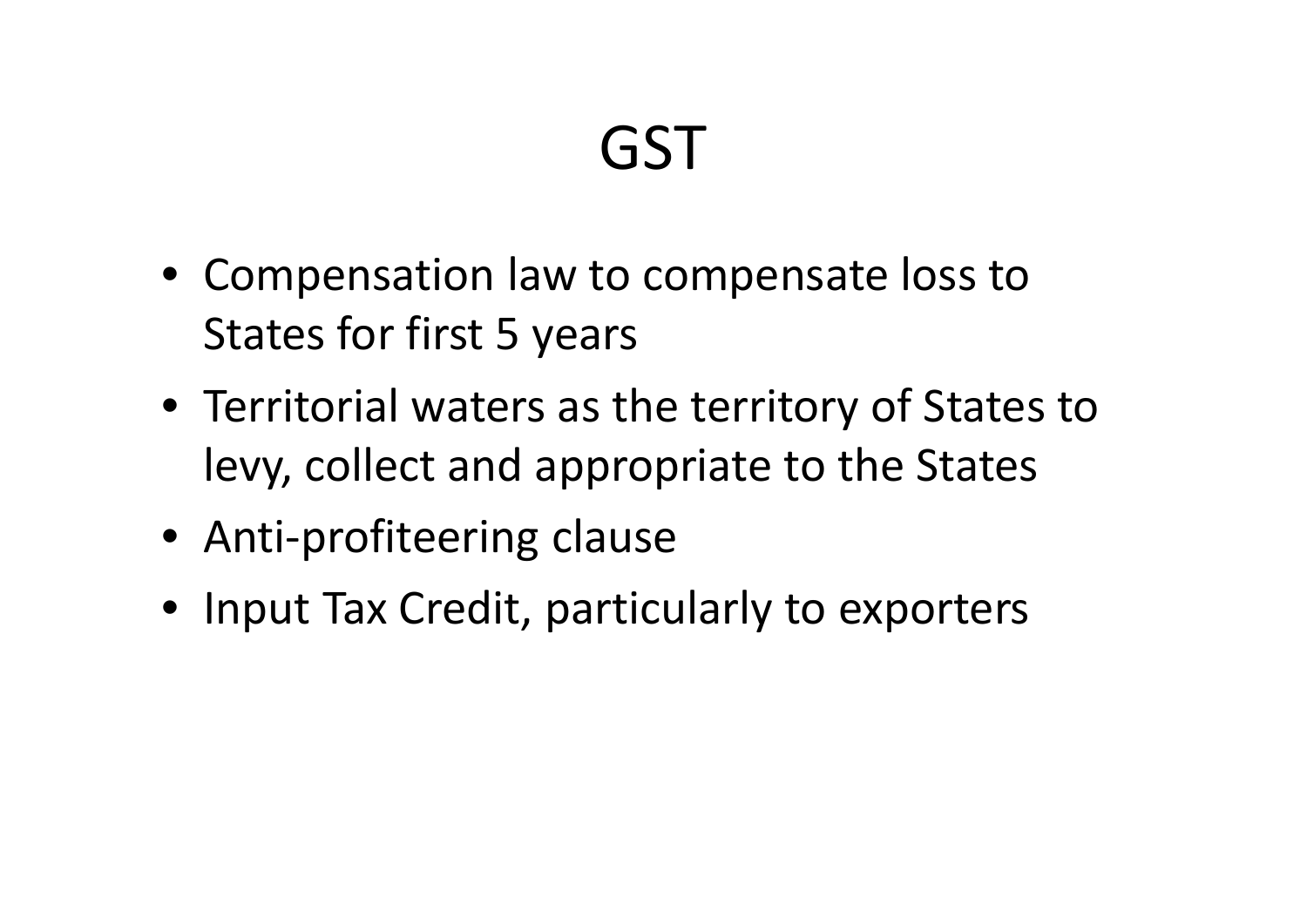- 160 countries already following GST
- **Australia:**
- GST was implemented in July 2000
- A special emphasis was laid on anti profiteering measures
- The economy experienced a slowdown for around 3 months; in the long run there was no adverse impact on the economy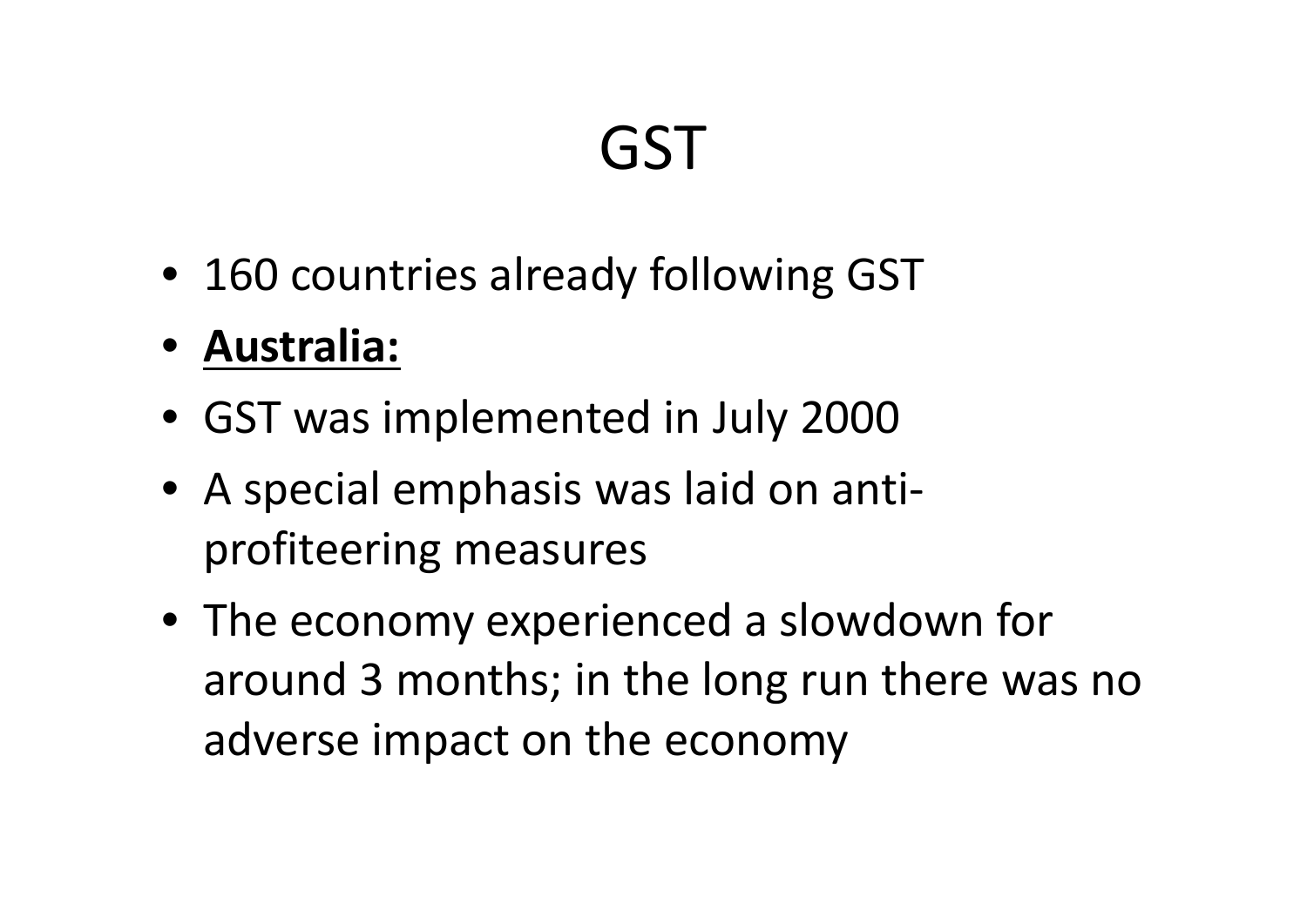### Financial Resolution and Deposit Insurance

- In India, upto Rs. one lakh of a depositor's money is protected by insurance provided by the Deposit Insurance and Credit Guarantee Corporation [DICGC, subsidiary of the RBI].
- The amount of deposits protected by insurance in the US is \$ 2.5lakhs and in UK it is \$1.15 lakhs. This limit is fixed by considering the per capita income of the country. Going by this norm, this limit in India is much lower as compared to Brazil and China.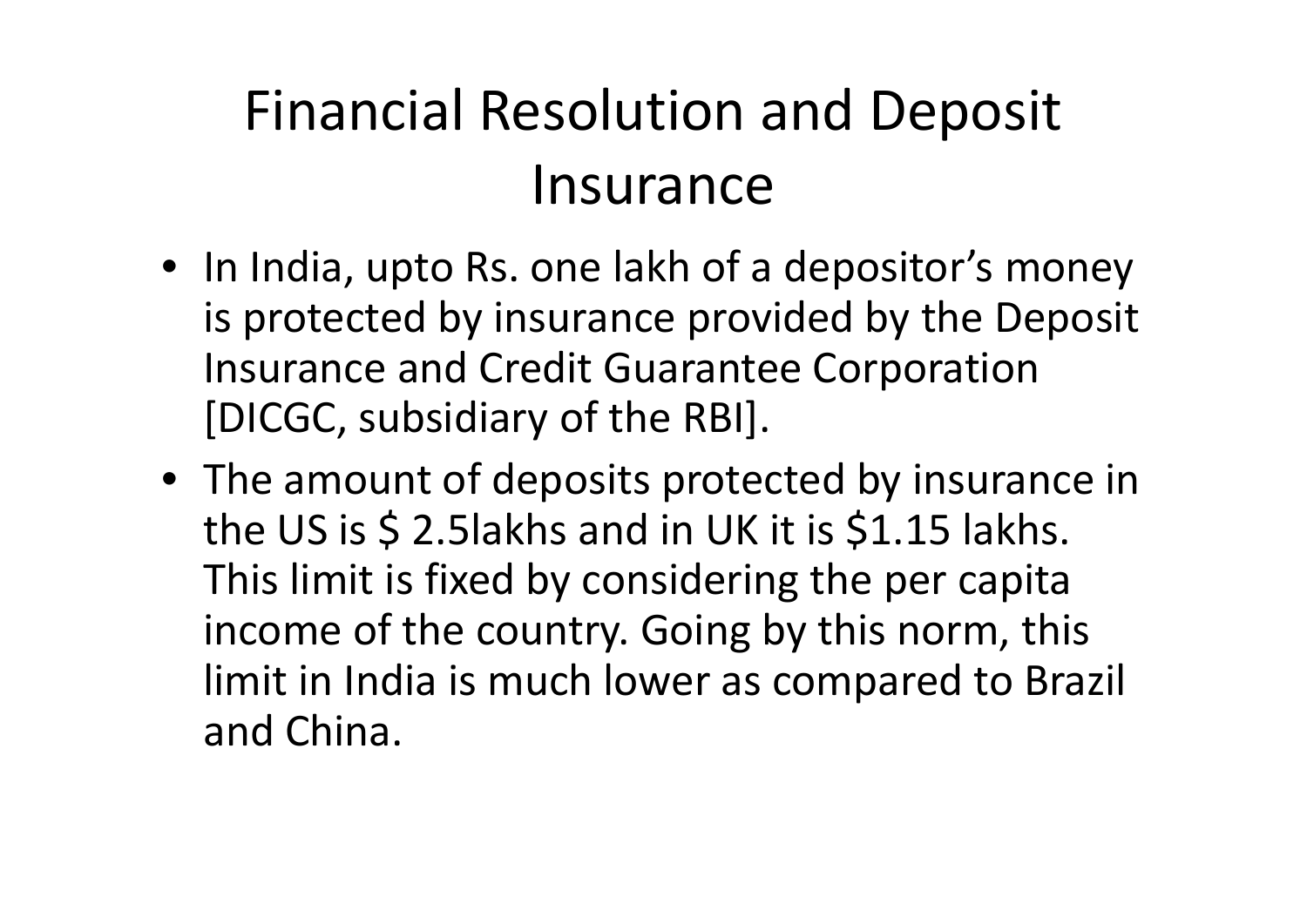### Financial Resolution and Deposit Insurance

- On 24<sup>th</sup> January 2018, the Government announced the details of Rs.2.1 lakh crore recapitalization plan for public sector banks.
- The capital infusion plan for 2017-18 includes Rs.80,000 crore through recapitalization bonds and Rs.8,139 crore as budgetary support.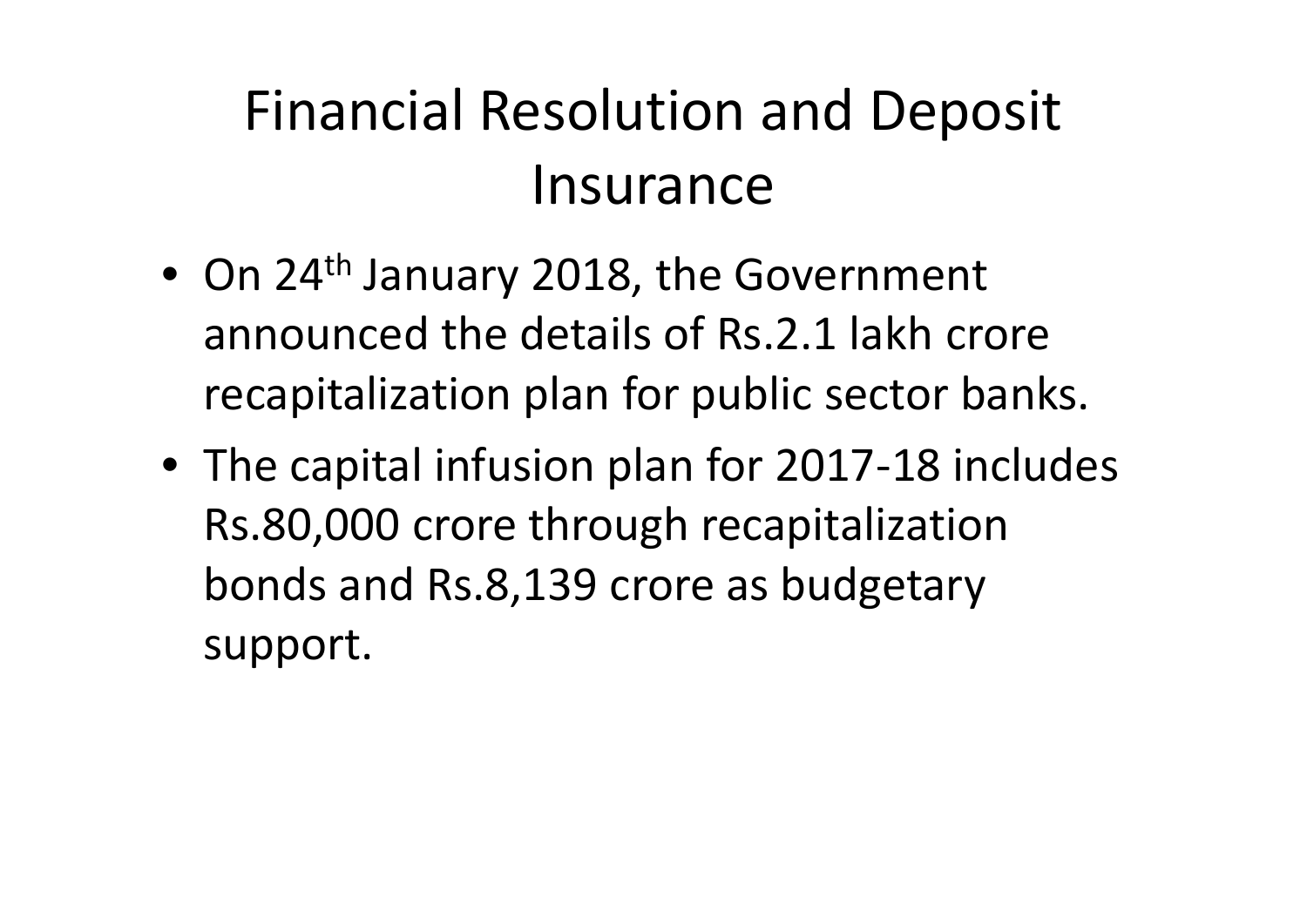### Capital infusion to banks

|                         | (in Rs. crore) |
|-------------------------|----------------|
| • IDBI Bank             | 10,610         |
| • Bank of India         | 9,232          |
| • State Bank of India   | 8,800          |
| • UCO Bank              | 6,507          |
| • Punjab National Bank  | 5,473          |
| • Bank of Baroda        | 5,375          |
| • Central Bank of India | 5,158          |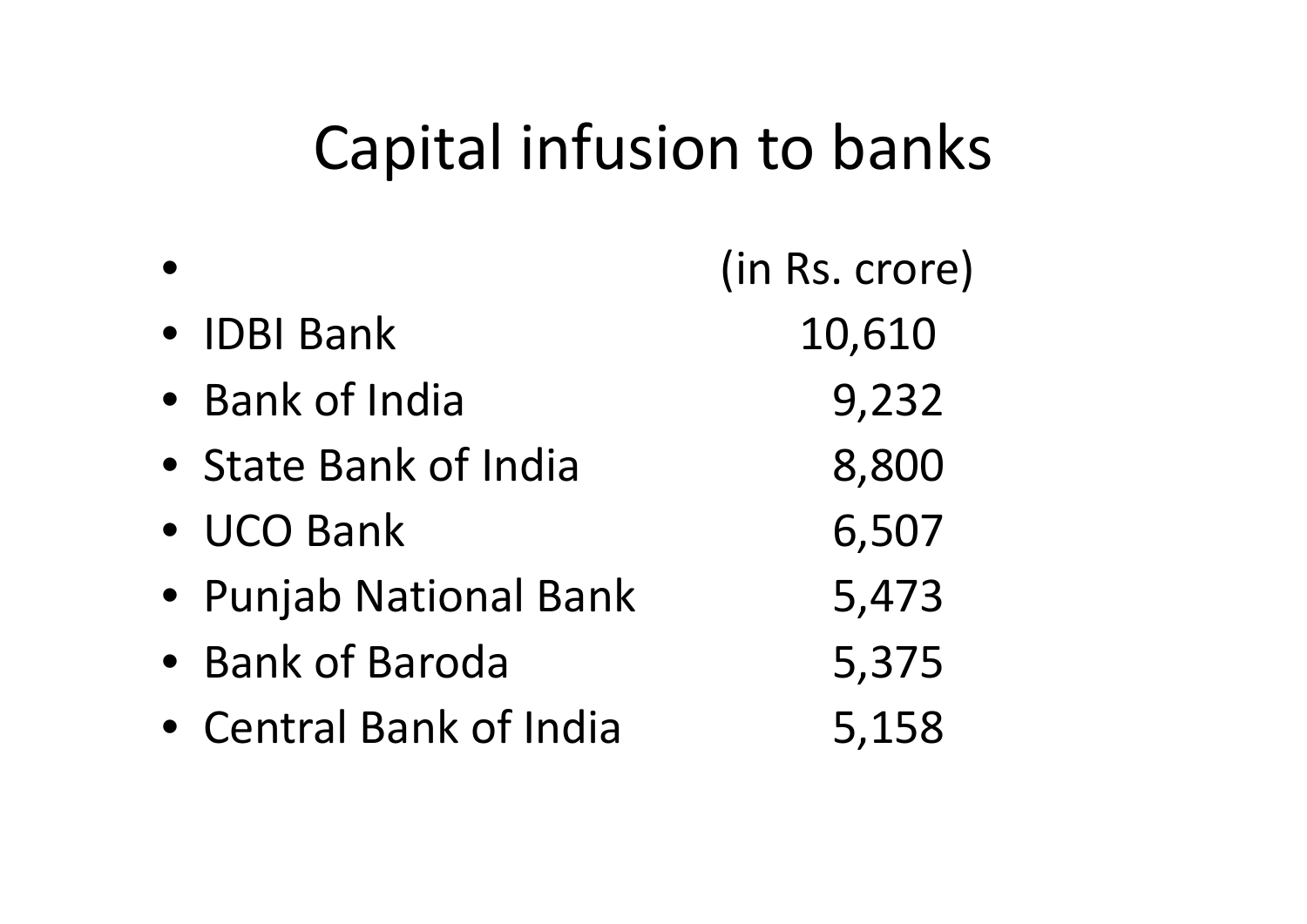### Capital infusion to banks

- [Rs. In crore]
- Bank of Maharashtra 650
- Deena Bank 243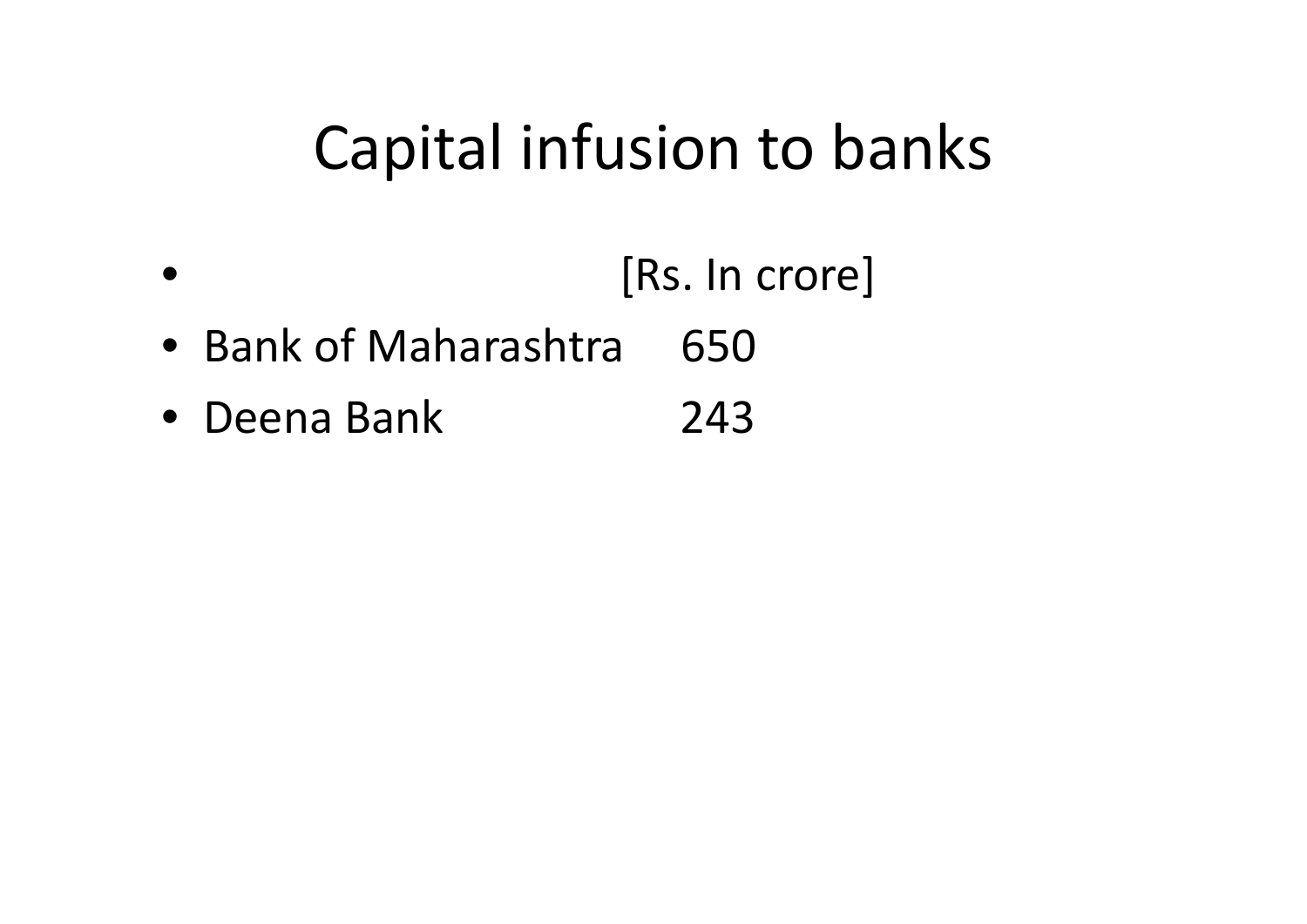### Crypto-currencies

- Bitcoin's explosive growth in value was one of the most notable trends in 2017.
- Bitcoin touched the \$20,000 mark in the 3rd week of December 2017 from \$1,000 in January 2017.
- This price bubble is another symptom of capitlism's inconsiderate pursuit of private wealth [EPW, January 13, 2018, p. 9].
- Bitcoin was the first digital currency in 2009.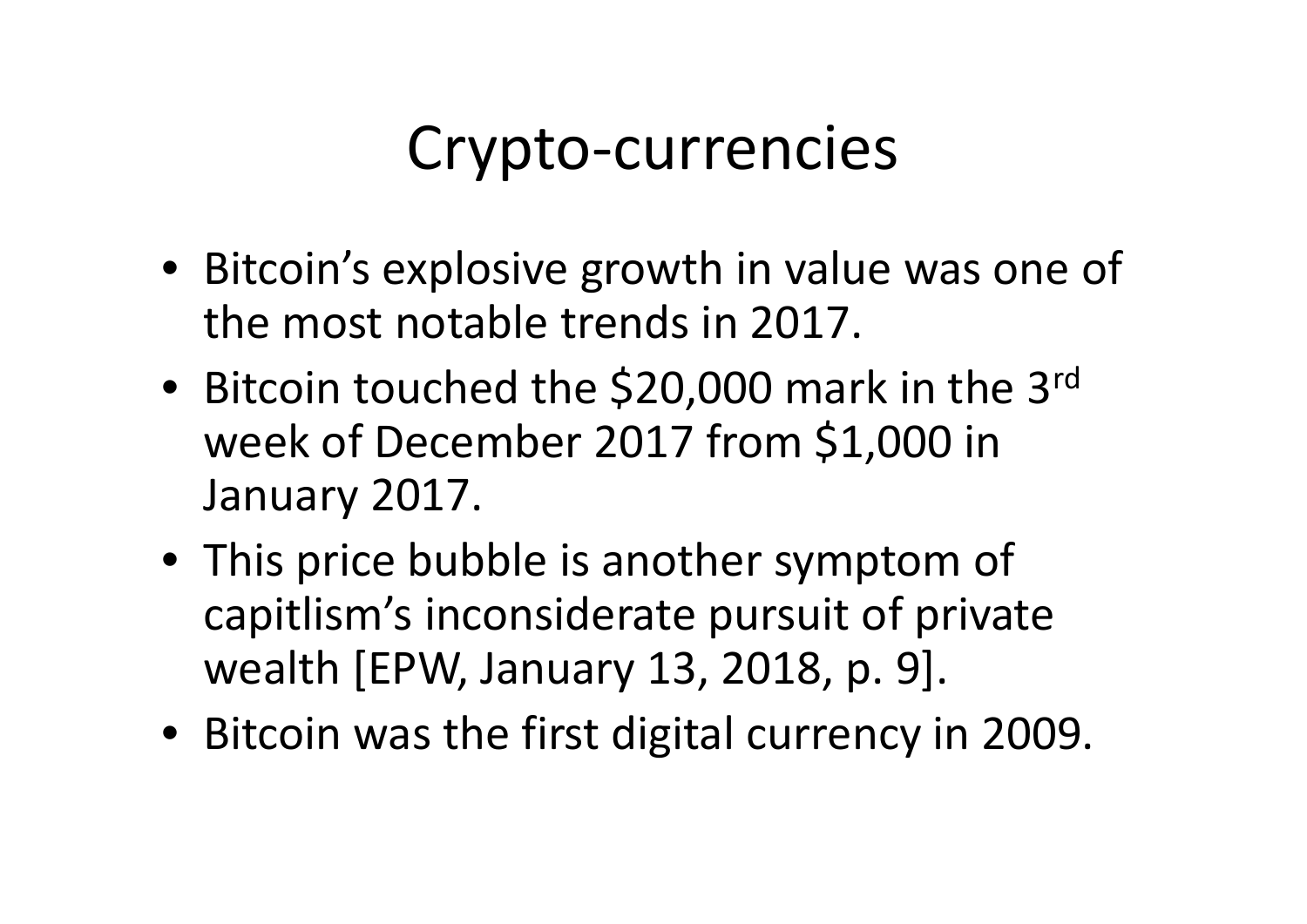### Cryptocurrencies

• Crypto-currency fell by 41 % in value in just a month, hitting \$11,348 on January 16, 2018 [The New Indian Express, 22.01.2018, p.11].